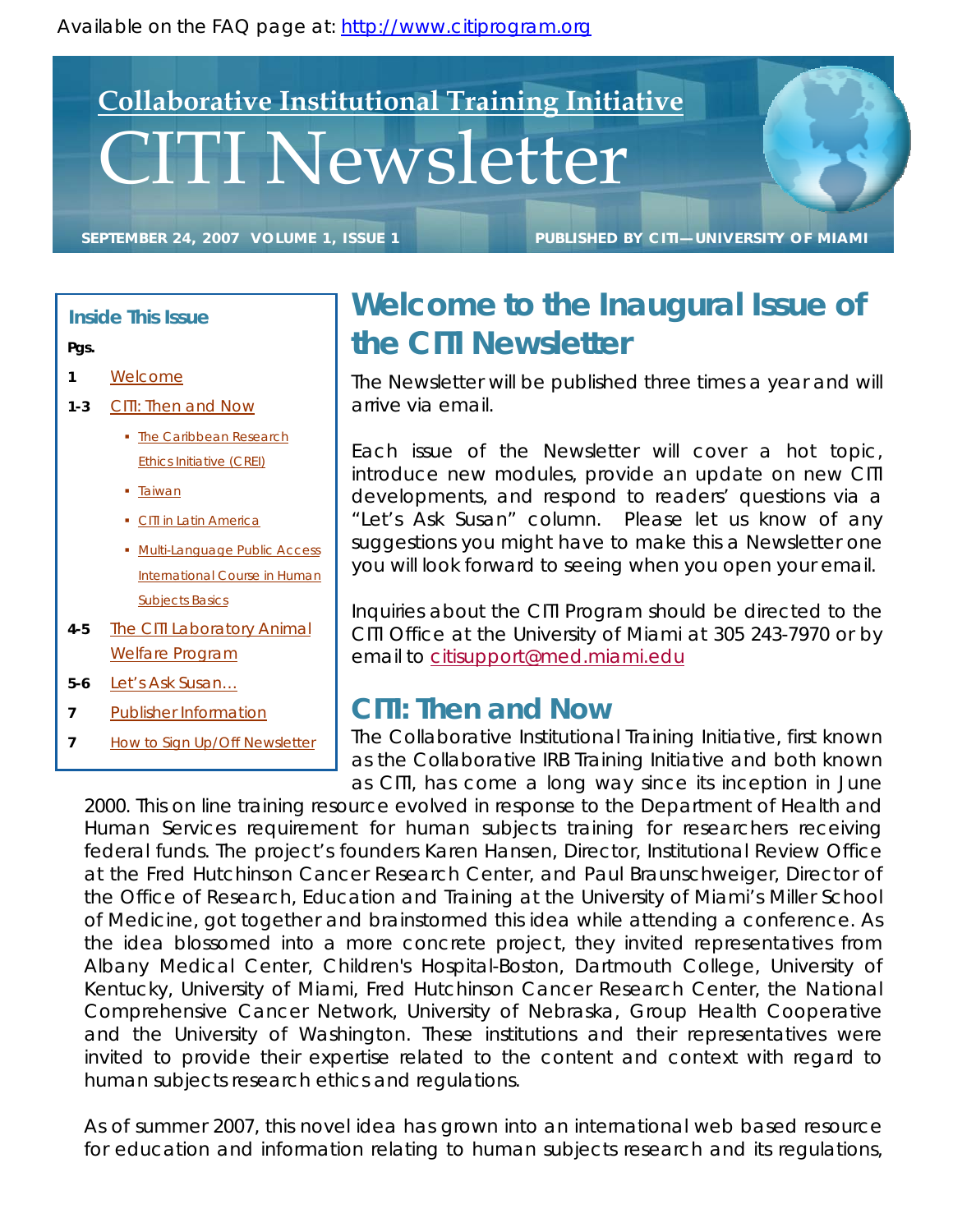good clinical practices, responsible conduct of research, health information protections and now animal research. CITI now serves more than 600,000 people from more than 750 institutions.

The content of the original module, the "Basic Course" was developed by members of the group above and has been continually reviewed and revised twice yearly based on feedback and comments submitted by CITI users. The goal is to have the most accurate, relevant materials available for the research community. "Refresher" courses are now offered for the basic Biomedical and Social Science courses, these courses provide a brief but focused review of specific issues in the realm of human subject's research.

The increase in international collaboration and the need to understand the complex realm of U.S. regulatory requirements has led to the translation of CITI's human subjects modules into Spanish, Chinese, Portuguese, French and Arabic. Current work with ethicists and regulators from the Caribbean and South America will lead to more learning enhancements and exchanges of information about what is required of U.S. researchers wanting to conduct research in these locales.

CITI continues to work closely with its user groups to find ways to respond to the needs of the research community. This Newsletter is just an example of communications planned by CITI. The Newsletter will be sent three times a year to all CITI Administrators. We look to you for suggestions, ideas for stories, questions of general interest and voluntary articles.

The decade's long growth in international clinical trials has brought with it an unaddressed need for educational infrastructure in many languages to enable all researchers to learn the regulations and ethical standards of the United States as well as those of the host country.

CITI, building on its domestic outreach in human subject research education has entered the international educational arena through initiatives that leverage funding, experts, and partnerships across institutions and countries. The resulting educational collaborations and programs could not have been imagined in 2000 when CITI first launched as a distance learning format shared by the 10 founding domestic organizations.

Four of these international initiatives and their leaders are highlighted here.

**1. The Caribbean Research Ethics Initiative (CREI)** 

Leader: Anthony Mullings, MD

Organization: University of the West Indies

Research activity in the Caribbean is varied and involves research undertaken by government and private entities. CREI created the following goals:

 address the research ethics education needs of the Caribbean research framework,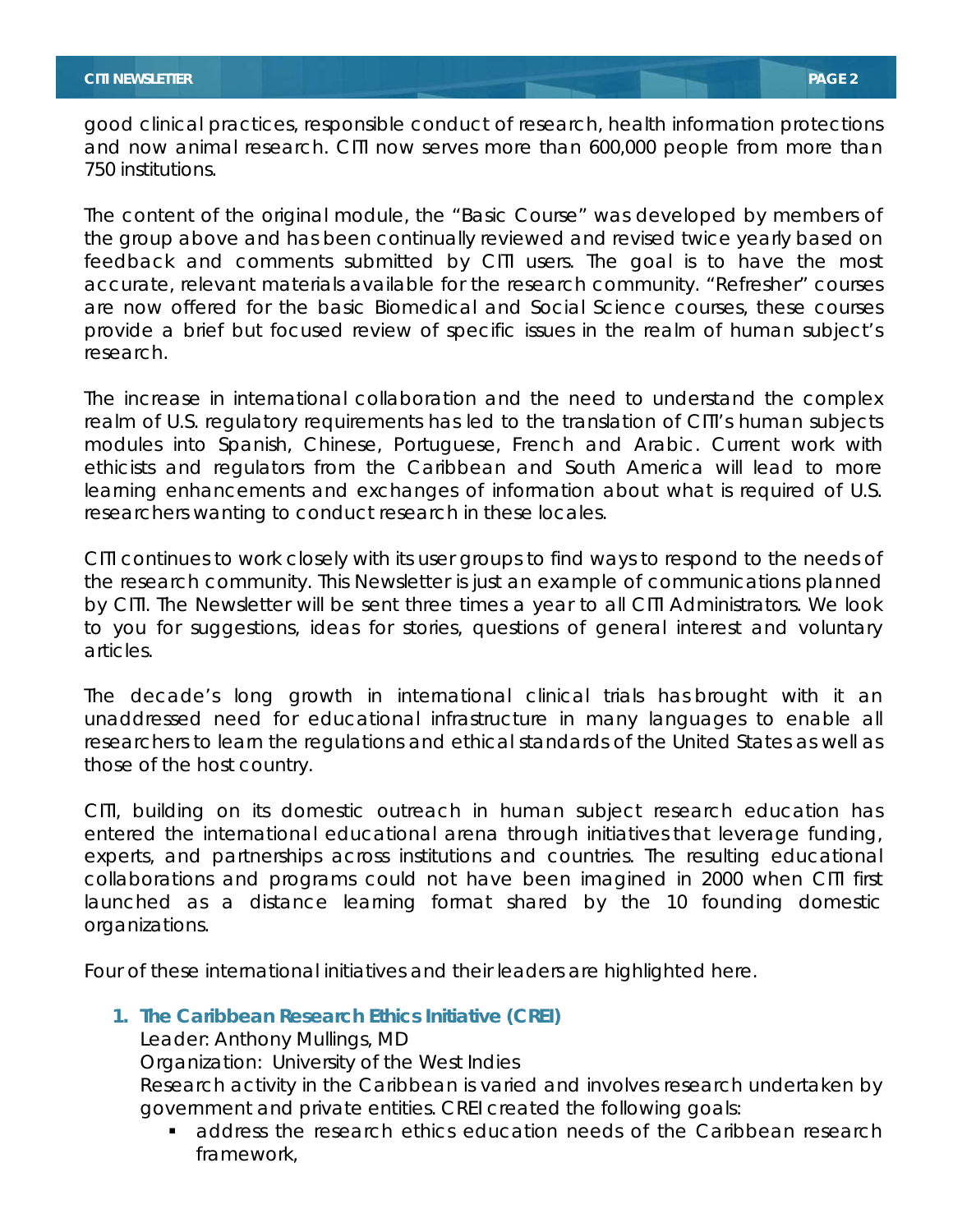- sensitize the public and academics to issues of research ethics,
- strengthen opportunities and facilities for ethics training, and
- **foster development of research ethics committees.**

#### **2. CITI in Taiwan**

Leader: Benjamin Kuo, MD Organization: Joint Institutional Review Board (JIRB), Taipei, Taiwan

Dr. Kuo has been an active member of the CITI working group since 2005. He has translated content into traditional Chinese for utilization by the JIRB and research community. He is planning to launch a demonstration project where contract research organizations (CROs) in Taiwan would receive training through the use of CITI modules.

#### **3. CITI in Latin America**

Leader: Sergio Litewka, MD Associate Professor Surgery, Organization: University of Miami

Dr. Litewka, who also has an appointment in the University of Miami Ethics Program, is leading the development of a Spanish language CITI Program for Latin America. He has been instrumental in coordinating specific collaborations with research organizations and ethicists from Brazil and Chile who are utilizing and/or creating CITI training modules. The goals of these collaborative efforts are to:

- create country-specific content that addresses the regulatory framework for clinical trials,
- **improve ethical components of health research,**
- **promote international and respectful networking, and**
- **Perovide context sensitive Spanish language materials and training.**

### **4. Multi-Language Public Access International Course in Human Subjects Basics**  Leader: Karen Hansen

Director, Institutional Review Office, Fred Hutchinson Cancer Research Center

As research continues to expand across borders, the CITI international public access course site is a growing collection of public access human subjects education modules for researchers and IRB/Research Ethics Committees (REC). Two tracks of training are available that provide an overview of international research ethics issues, as well as general research ethics for US federally funded research. NIH enhancement grants, international collaborators involved with CITI, and translators have combined resources to help make this platform available for public use at www.irbtraining.org .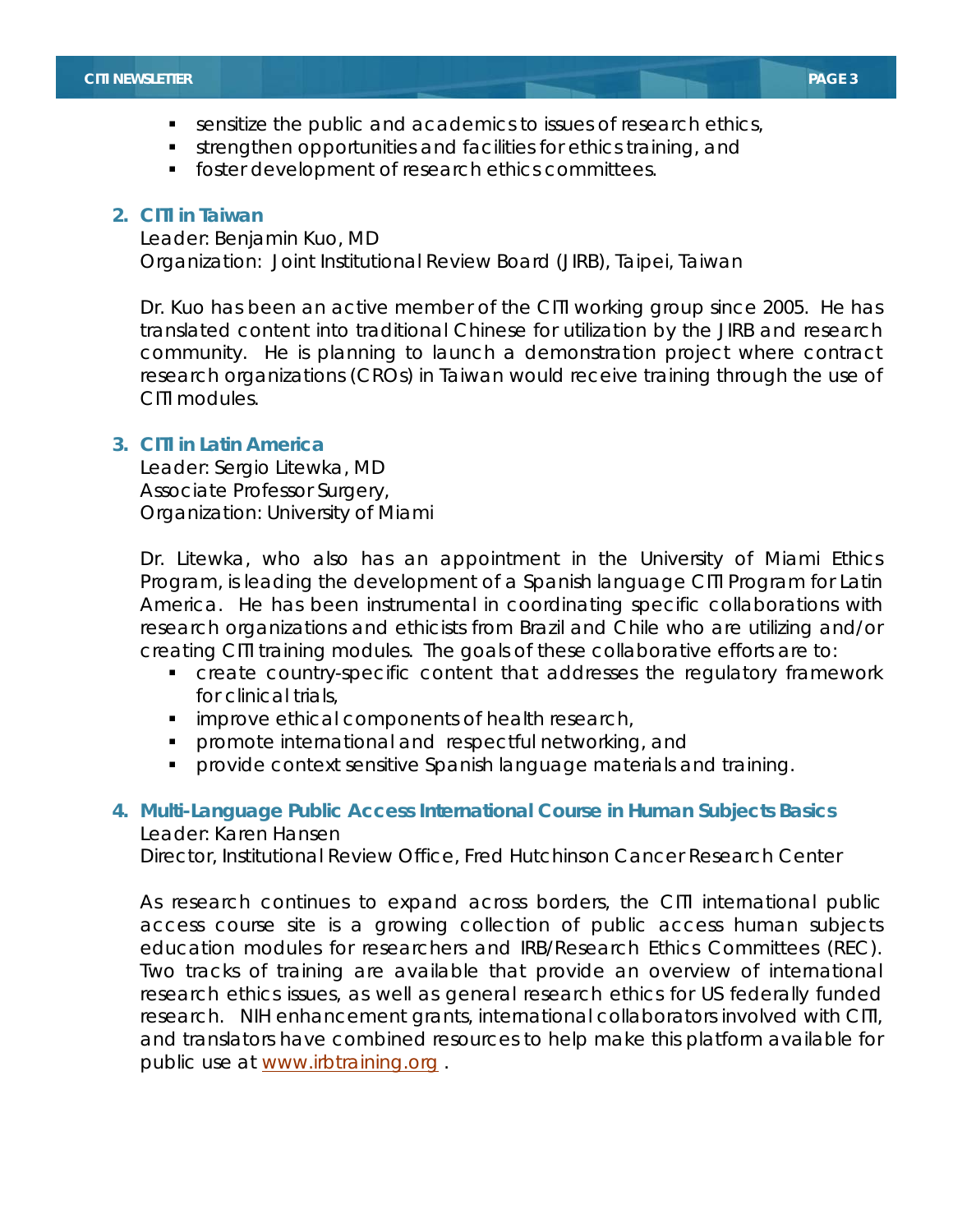## **The CITI Laboratory Animal Welfare Program**

CITI is pleased to announce that the CITI Laboratory Animal Welfare Educational Program is now available for CITI Participating institutions. We are indebted to Dr. Michael Fallon at the Atlanta VA for making the "Lab Animal" content available to CITI and for helping to modify the functionality of the current software package to efficiently present the course materials.

The Program consists of 2 basic courses:

- 1. "Working with the IACUC"
- 2. "Essentials for IACUC Members"

And 15 Elective Courses:

- 1. Working with Amphibians in Research Settings
- 2. Working with Mice in Research Settings
- 3. Working with Rats in Research Settings
- 4. Post-Procedure Care of Mice and Rats in Research: Reducing Pain and Distress
- 5. Working with Hamsters in Research Settings
- 6. Working with Gerbils in Research Settings
- 7. Working with Guinea Pigs in Research Settings
- 8. Working with Rabbits in Research Settings
- 9. Working with Cats in Research Settings
- 10.Working with Cats in Research Refresher Course
- 11.Working with Dogs in Research Settings
- 12.Working with the Laboratory Dog CD-ROM: Basic and Advanced Lessons
- 13.Working with Swine in Research Settings
- 14.Working With Non-Human Primates in Research Settings
- 15.Streaming Video Working Safely with Nonhuman Primates

Your organization can develop a specific curriculum to fit the needs of specific investigator groups. For example, you could design a curriculum for investigators who use mice in their work to include:

- "Working with the IACUC"
- "Working with Mice in Research Settings"
- "Post-Procedure Care of Mice and Rats in Research: Reducing Pain and Distress"

In addition, you can develop your own modules or courses to be presented to your investigators on the CITI Software platform. The software will also permit us to program a Refresher or Re-certification curriculum at an interval (e.g., 1, 2, 3, 4 or 5 yrs) that you determine. The also software is designed to send out email alerts to investigators prior to the expiration of the certificate.

Other features include:

- An attractive presentation paradigm that is simple for the learner to use.
- The ability to set the passing score.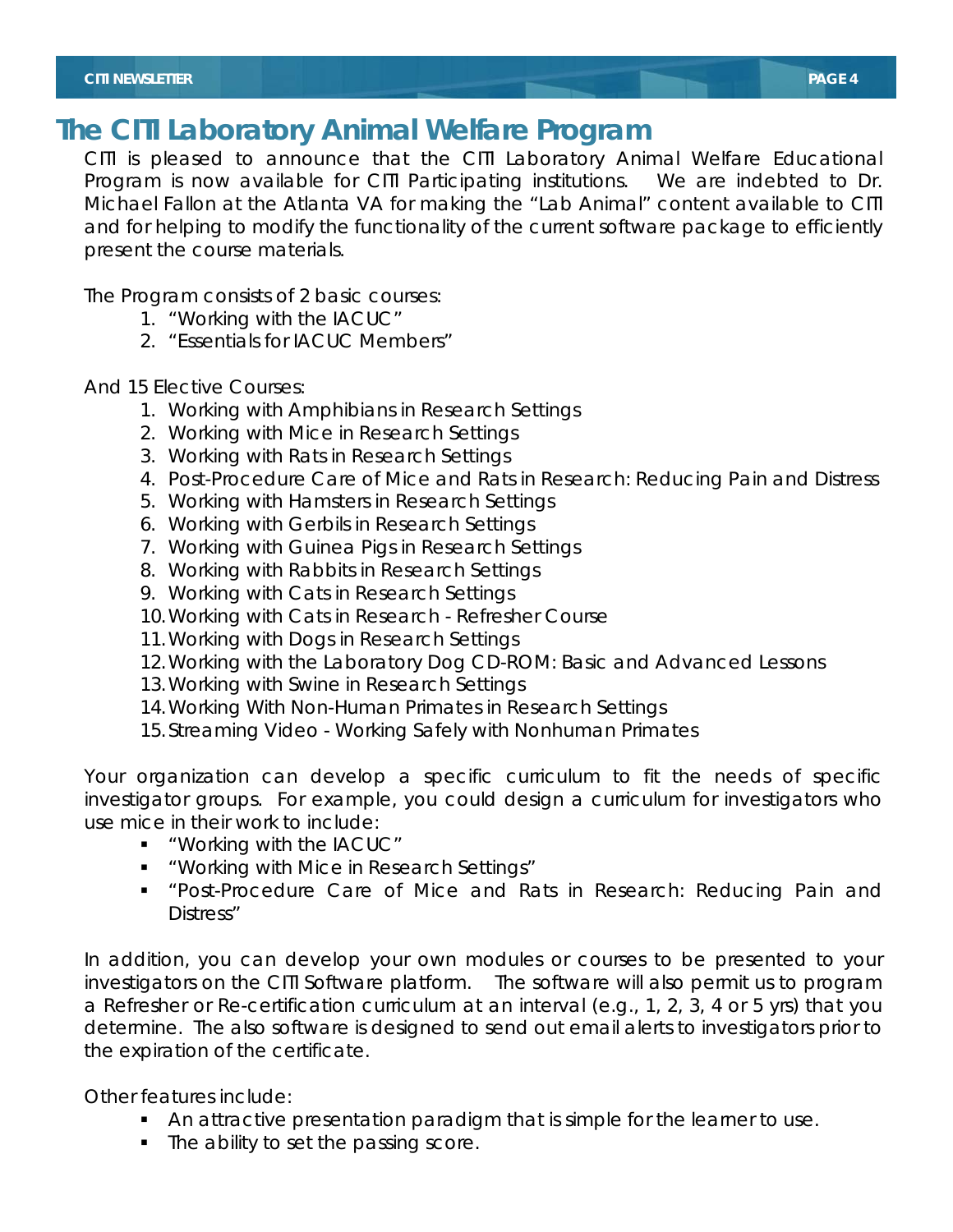- E-mail completion report notifications to IACUC coordinator.
- **Training data downloads**
- Direct connections to tie the CITI database to your information management system.
- The ability of learners to register with multiple institutions.
- **Training records archives.**

Direction for the Lab Animal Welfare Program is provided by the Lab Animal Welfare Working Group under the leadership of long time University of Nebraska IACUC Chair, Michael Mann, Ph.D. Dr. Mann and the 12 member working group will meet for the first time in Seattle in October to review the current content, discuss immediate needs, new content initiatives and future directions. The Program is managed by the CITI Office at the University of Miami.

For more information on the CITI Lab Animal Program follow the link to the **Announcements and FAQ** at www.citiprogram.org . If you need more information or would like to request a set-up, don't hesitate to call Eddie or Marcos at 305 243-7970. To review a CITI Lab Animal Welfare "DEMO" course:

- **Login to the CITI Program.**
- Use the link on the learner menu to "Affiliate With Another Institution."
- Under participating institutions choose "CITI Laboratory Animal Welfare Demonstration Course."

We are confident that you will find this course a valuable component to your training program. The best part is that it is available to all Participating institutions at no additional fee.

## **Let's Ask Susan…**

**Hey Susan, I have a new researcher who took CITI at her last institution. We'd like to incorporate her CITI coursework into our system. Can we do this?** 

*Yes, your researcher can log into CITI using her old log in and email and "re-affiliate" herself with your institution. This allows her to access information about the courses that she has completed and share that information with you.* 

## **Hey Susan, We will now require our research community to complete continuing education and training through the CITI "refresher course." How will our researchers and study staff know when they are due for the refresher course?**

*Contact the CITI help desk to establish your training requirements. They can log this information into the system and create an automatic reminder system for your research community members as well as allowing you to search the database to determine who is due for the refresher course.*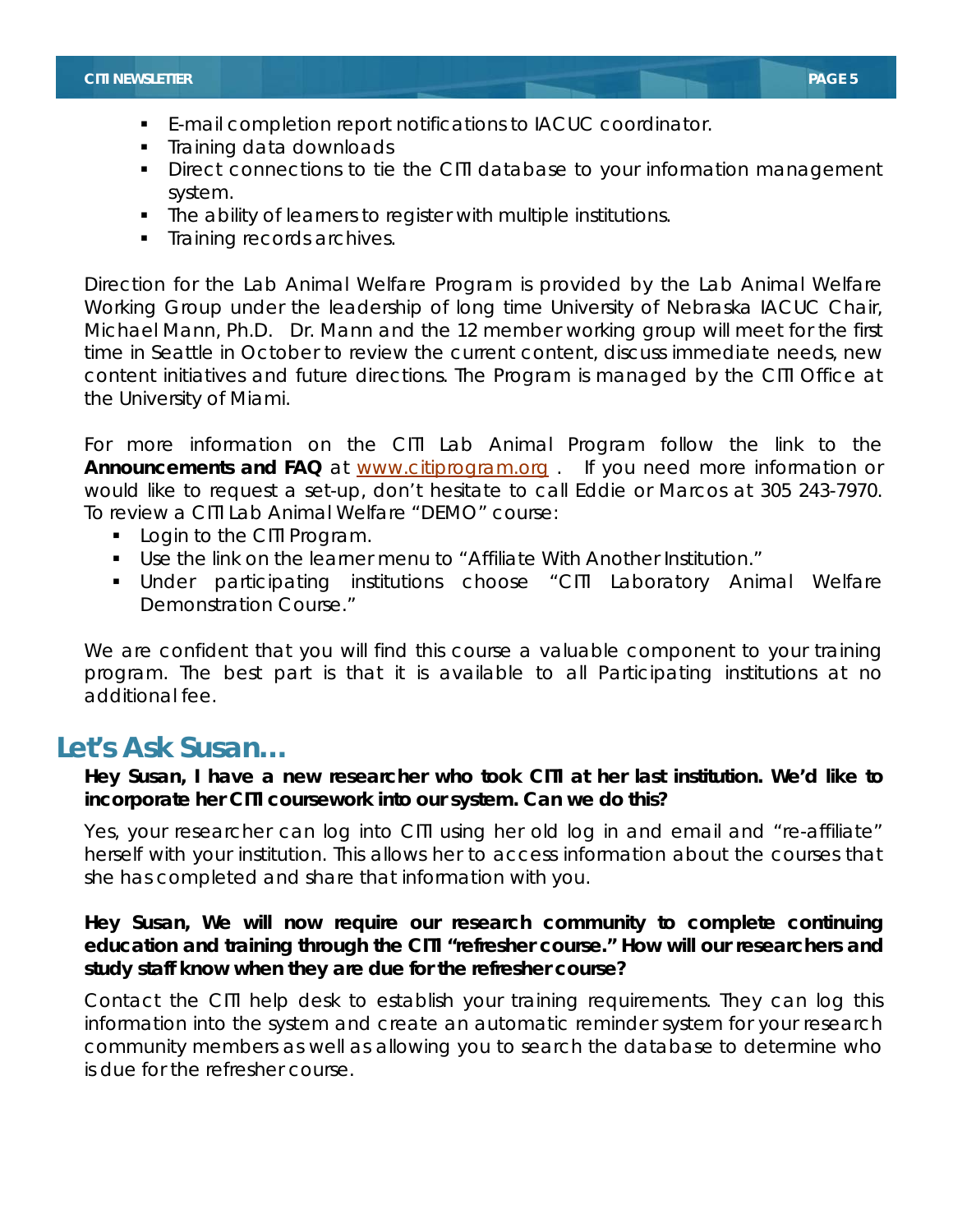#### **Hey Susan, I'm new to CITI. How do I navigate CITI to reach my desired destination?**

*Learners may find it challenging to navigate through the many modules now available in CITI, e.g., having to register in different learner groups to get to specific modules. Typically institutions have a point person who establishes the requirements for learner groups and to whom learners turn for help. When the problem cannot be resolved at an institutional level, please email the CITI office citisupport@med.miami.edu or call 305 243-7970. Also, please notify the CITI Central Office with any suggestions you have to assist us in making CITI a user-friendly program.* 

## **Hey Susan, We heard that there is a Good Clinical Practice training program available through CITI. How can we review this program?**

*Institutions seeking a resource for Good Clinical Practice (GCP) training may access a demo of the GCP modules by going to the PRIM&R web site or may contact the CITI Help Desk to set up a GCP trial. If your institution chooses to use the GCP modules, you may contact CITI Help Desk to set up an optional GCP learner group and provide you with a direct link.* 

## **Hey Susan, We heard that CITI also has a course in the Responsible Conduct of Research (RCR). How can we review this program?**

*Institutions or course instructors who want to incorporate RCR education for students, faculty and staff into their research education programs should review the public access RCR materials available at the CITI course site. As with all CITI Courses, the RCR curriculum can be customized according to discipline (e.g., Biomedical, Social Sciences, Physical Sciences and the Humanities) to meet your needs.* 

## **Hey Susan, What happens to the questions, comments and suggestions that CITI receives from learners?**

*The CITI office monitors all comments received regarding the Biomedical, GCP and optional modules. Comments fall into three general categories: 1) coding/software glitch (corrected within the CITI office), 2) general comments, either praise or criticism, and 3) specific comments about answer choices and/or facts in the main text.* 

*All comments are reviewed and responded to. Coding and software glitches are attended to as quickly as possible. Comments regarding general praise or criticism are captured and shared with the CITI Faculty. Specific comments about answer choices and/or fact in the main text are sent to CITI Coordinating Feedback Editors who work with authors to review feedback from learners and revise the module content as appropriate. When a learner offers specific information, CITI responds to their comments and lets them know how the issue was or will be resolved.*